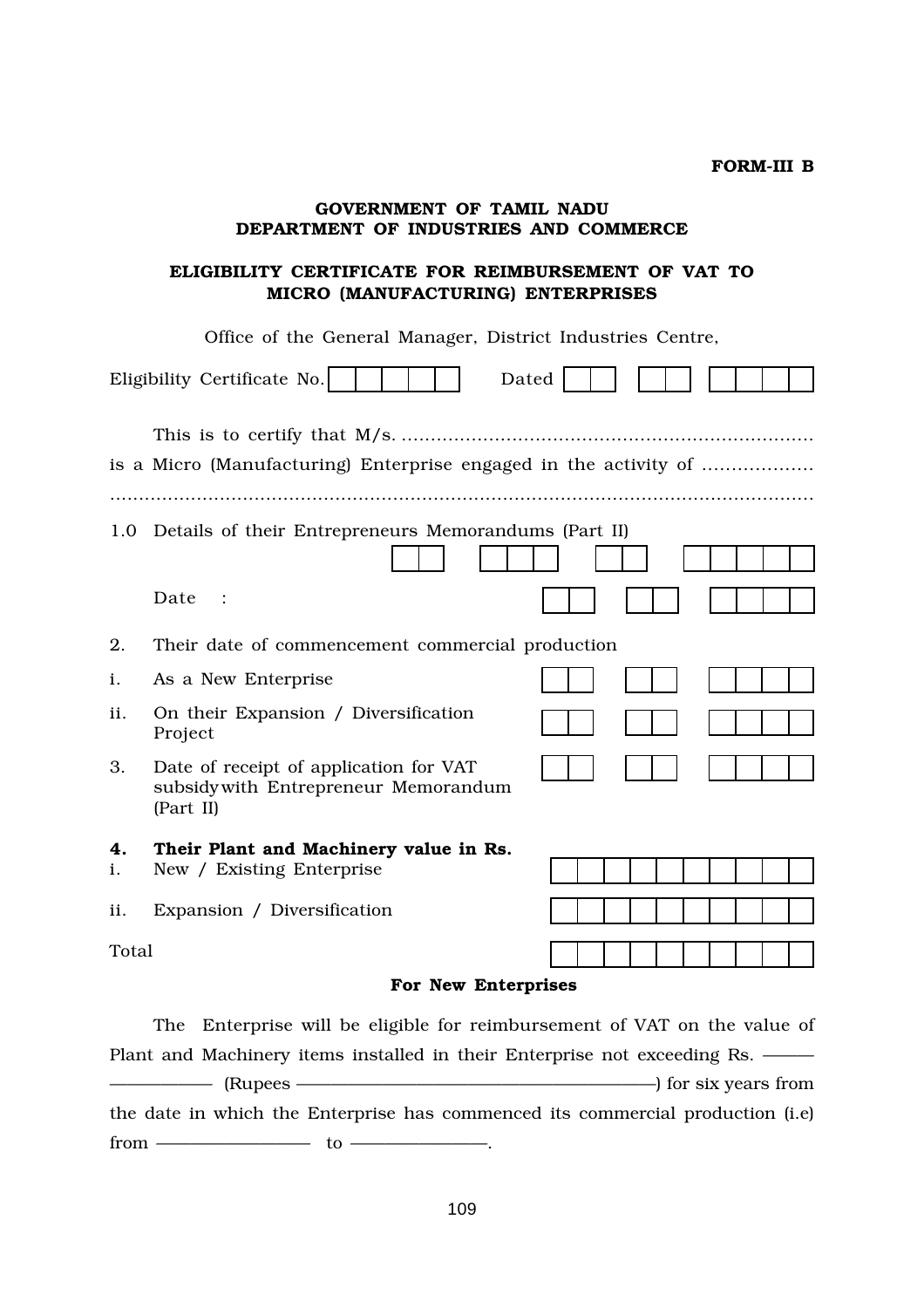## For Expansion/ Diversification projects

The Enterprise will be eligible for reimbursement of VAT on the additional investments made in plant and machinery for their Expansion / Diversification project, not exceeding Rs. ————————— (Rupees ————————————— ————————) for six years from the date in which the Enterprise has commenced its commercial production in on their Expansion / Diversification project (i.e) from ————————————————————, subject to the following conditions.

- i. The Enterprise is eligible for reimbursement of VAT payable for the products manufactured by the expanded/diversified project only.
- ii. The reimbursement of VAT is limited to the increased volume of production only. For the purpose of determining the increased volume of production, the base figure should be the highest volume of production of the Enterprise in any one year during the last 3 years. The Enterprise has to go on paying VAT to the level of base volume of production / sales and the additional VAT liability over and above the base volume of production / sales alone will be eligible for reimbursement of VAT.

Office Seal with Date GENERAL MANAGER

(See Terms and Conditions over leaf)